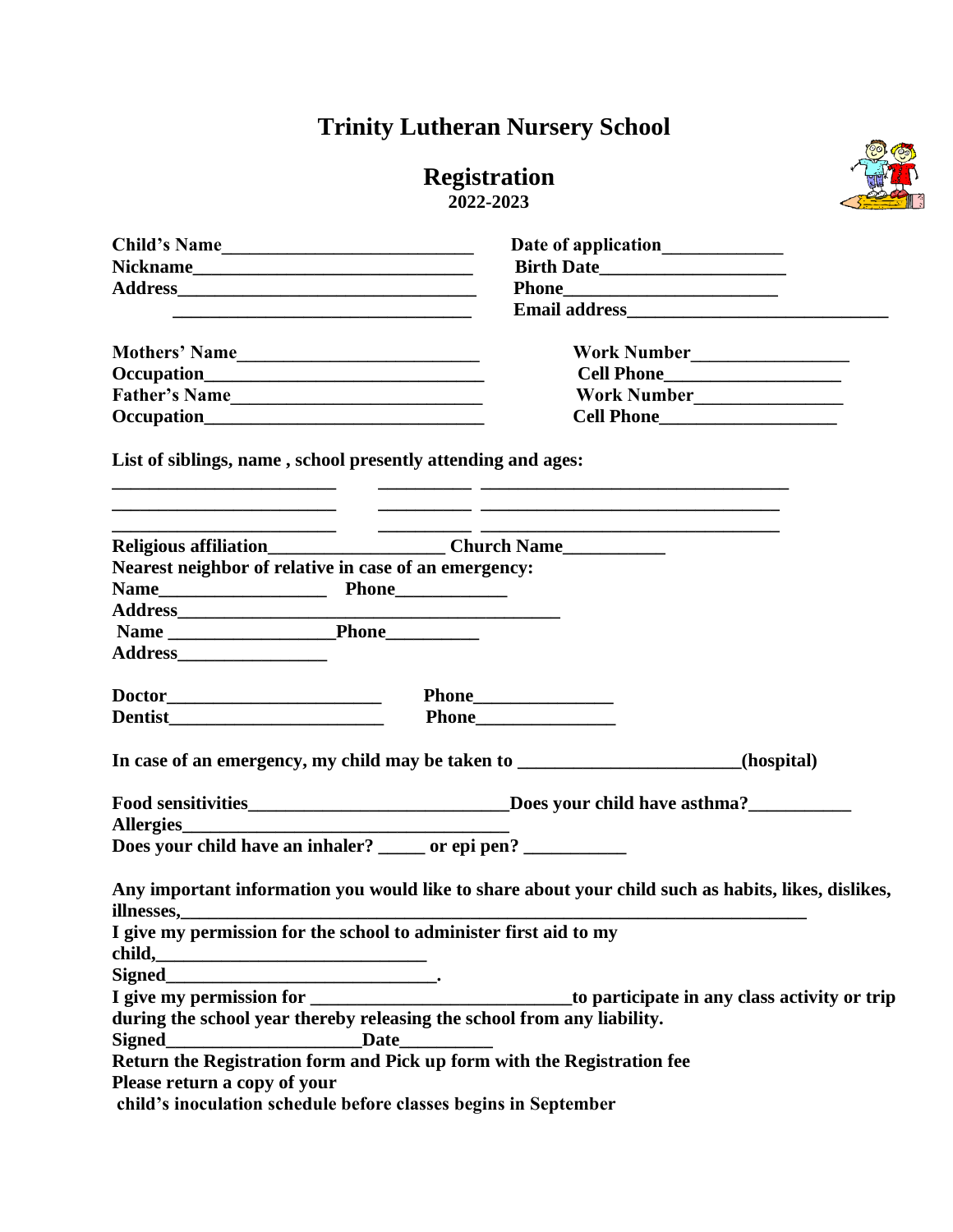**Please check: \*Nursery Class ( 3 year old A.M. program) 9 to 11:30 2 day Monday and Wednesday class\_\_\_\_\_\_\_\_\_ 2 day Tuesday and Thursday class\_\_\_\_\_\_\_\_\_ (the 2 day Nursery class offers an optional 3rd day, Friday ) (if interested, please check here \_\_\_\_\_\_\_\_\_\_\_) 3 day Tuesday, Wednesday, Thursday class\_\_\_\_\_(optional 4th day on Friday)\_\_\_\_\_\_ 5 day Nursery class\_\_\_\_\_\_\_\_\_\_\_\_\_\_**

**Pre-K (4 year old A.M. program)9 to 11:30 5 day Monday thru Friday\_\_\_\_\_\_\_\_ 4 day Monday thru Thursday class\_\_\_\_\_\_\_\_ 3 day Tuesday, Wednesday Thursday class\_\_\_\_\_**

## **Fees:**

Registration: Activity 5 day \$40.00 Pre-k classes \$22.00 4 day \$ 40.00 Nursery classes \$20.00 3 day \$ 35.00 2 day \$ 30.00 \* all fees are non refundable **Arrival and Dismissal** A.M. classes 9 to 11:30 **\*\*EARLY MORNING ARRIVAL 8:30FREE\*\*\*\*\*\*\*\*\*\*\*\*\* Tuition fees:** 2 day program \$220.00 3 day program \$ 260.00 4 day program \$295.00 5 day program \$ 315.00 (9 to 11:30)



## **\*\*\*\*\*\*Lunch Bunch..11:30 to 1:30..fee is \$12.\*\*\*\*\*\*\*\*\*\*\*\*\*\***

Payment is due the first school day of each month for 9 months. The fee is \$\_\_\_\_\_\_\_a month Signature of Parent\_\_\_\_\_\_\_\_\_\_\_\_\_\_\_\_\_\_\_\_\_\_\_

**Does your child receive services from DCIU or Early Intervention?\_\_\_\_\_\_ If your child has an IEP, please give a copy to the teacher and one to the director**

**If you do not have a home church , would you like to have the Pastor visit you? Yes or No If you are in need of pastoral care Pastor Gwen King is always available.**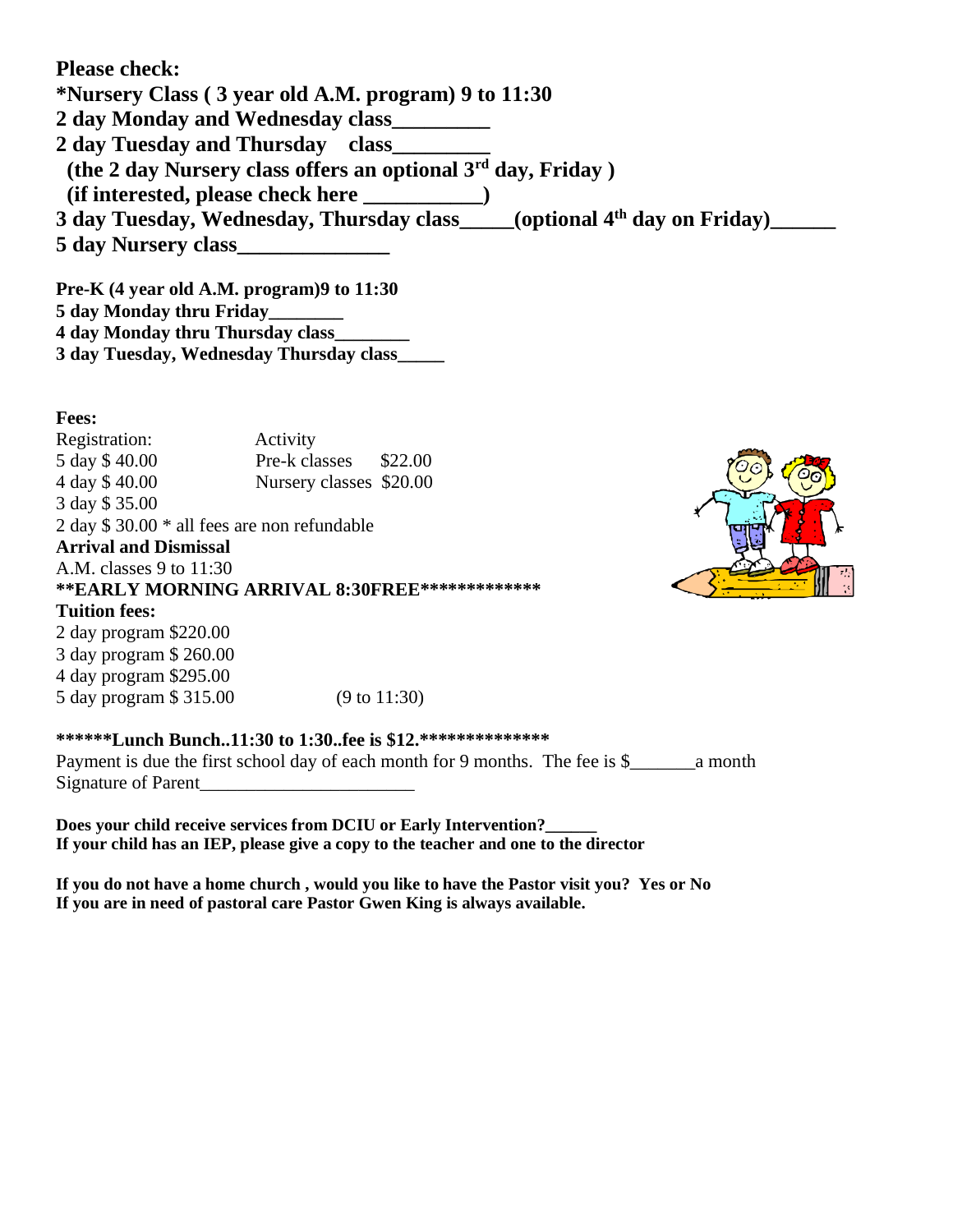## **2022-2023 Trinity Lutheran Nursery School & Mothers' Morning Out**

| <b>Child's Name</b>                            |  |
|------------------------------------------------|--|
| Days and Room child is enrolled                |  |
| <b>Emergency Contact information:</b>          |  |
| In the order of notification (include parents) |  |

| <b>Name</b> | <b>Relation</b> | <b>Cell number</b> |
|-------------|-----------------|--------------------|
|             |                 |                    |
| Δ           |                 |                    |
| Δ<br>◡      |                 |                    |
| Δ           |                 |                    |

**People Permitted to pick up your child from school:**

| <b>Name</b>             | <b>Relation</b> | <b>Cell Number</b> |
|-------------------------|-----------------|--------------------|
|                         |                 |                    |
| ി<br>∠.                 |                 |                    |
| 3 <sub>o</sub>          |                 |                    |
| $\overline{\mathbf{4}}$ |                 |                    |

**Allergies:\_\_\_\_\_\_\_\_\_\_\_\_\_\_\_\_\_\_\_\_\_\_\_\_\_\_\_\_\_\_\_\_\_\_\_\_\_\_\_\_\_\_\_\_\_\_\_\_\_\_**

| <b>Food Sensitivities</b>              |  |
|----------------------------------------|--|
| Does your child have asthma? yes or no |  |

**Does your child have an inhaler ? Yes or no Does your child have an epi pen? yes or no**

| e mail address                                                                                                                                  |                                 |
|-------------------------------------------------------------------------------------------------------------------------------------------------|---------------------------------|
| <b>Photo release:</b>                                                                                                                           |                                 |
| Permission for my child,<br><u> 1980 - Jan Barnett, fransk kongresu og den forske politiker og den forske politiker og den forske politiker</u> | to have their picture taken for |
| publication on the church's web site, school's facebook page and the local paper                                                                |                                 |
| <b>EXAMPLE 12</b> Yes, I give my permission                                                                                                     |                                 |
| $\_\_$ No, I do not give my permission                                                                                                          |                                 |
| <b>Signed</b>                                                                                                                                   | Date                            |

**Please include a copy of your child's inoculation record before school begins Please attach photo**